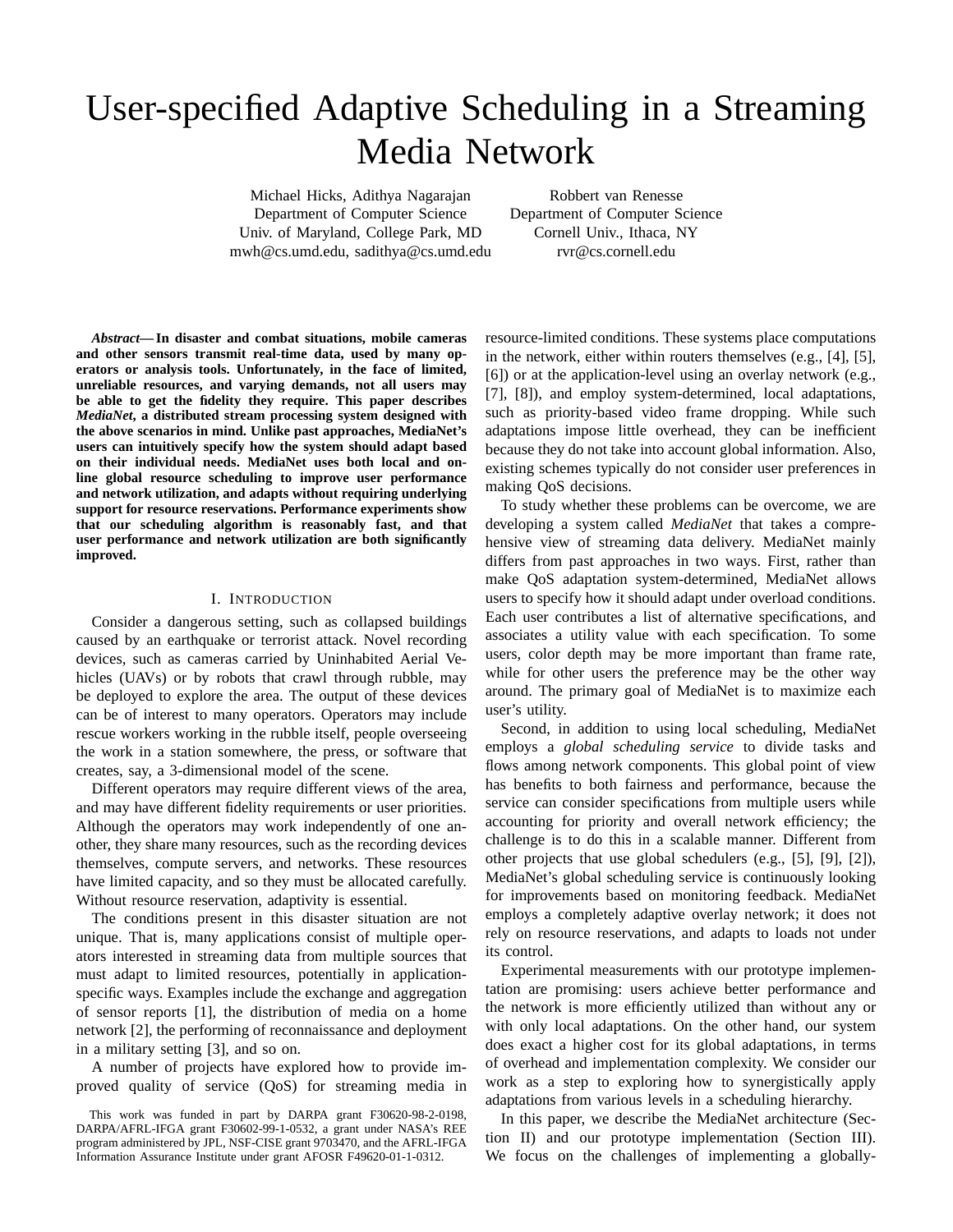

Fig. 1. MediaNet architecture.

reconfigurable stream processing system, and show experimental evidence of its costs and benefits (Section IV). We finish up with related work (Section V) and conclusions and future work (Section VI).

#### II. MEDIANET ARCHITECTURE

MediaNet's architecture defines a *computational network*, consisting of *compute nodes* and *network links*. These elements are responsible for receiving streaming data from various sources, computing on that data, and delivering it to the endapplications. As shown in Figure 1, compute nodes are highly heterogeneous, consisting of cameras, sensors, workstations, and compute servers; as such they have different computational power, available memory, hardware support for video operations, etc. Network links between nodes could be either wired or wireless; as such, the underlying network topology may change at run-time as components physically move around or new parts of the infrastructure are deployed.

The user's interface to this computational network is via a *global scheduling service*; the architecture leaves the implementation of this service abstract. The service is responsible for scheduling various flows and computations on the network, based on user specifications and the current state of the network. We describe these specifications next, followed by a discussion of scheduling.

#### *A. Specifications*

Users communicate their requirements to the global scheduling service using what we call a *continuous media network* (CMN), which is a directed acyclic graph (DAG) representing a computational dataflow. The job of the global scheduling service is to combine the CMNs of individual users into a single CMN, and then partition this CMN into subgraphs to be executed on the various compute nodes. The act of combining the CMNs and partitioning them among nodes takes into account issues of fairness, performance, and user-specified adaptation, as we describe later.

Each node in a CMN represents an operation mapping zero or more input *frames* (stream-specific packets of data such as video frames, audio clips, etc.) to zero or more output frames. Operations can be simple, e.g., data forwarding, frame prioritizing, and frame dropping; or they can be more complex, e.g., video frame cropping, changing the resolution or color depth, "picture-in-picture" effects, compression, encryption,

etc. We also need operations to receive input from and send output to components external to the DAG, to perform I/O with devices like video cameras and players. The global scheduling service takes into account the bandwidth, latency, and processing requirements of operations.

Operations have a number of associated attributes. One important attribute is the *interval* which indicates the minimum time between operations on subsequent frames (i.e., the inverse of the rate). For better performance, operations can either process input frames immediately, or they can be forced to execute at the specified intervals on queued data. In either case, the interval effectively specifies a soft real-time constraint on the processing of frames; if frames arrive faster than the specified interval, or if the node cannot process them at that interval (perhaps because of downstream congestion), then either backpressure must be applied to the incoming flow or frames must be dropped. How to handle this situation adaptively is considered in the next subsection.

A CMN node can be fixed at a certain location in the actual network (e.g., to indicate the network location of a particular video source), or left unspecified. Moreover, a node can be considered *optional*, meaning that it is only inserted between mandatory nodes when the CMN is scheduled across multiple compute nodes. Operations can maintain internal softstate and need not actually operate on packets. Requiring *soft*state is important for allowing operations to relocate during a reconfiguration.

A user specification is a list of CMNs, where each CMN's relative preference is indicated by a corresponding *utility value*, which is a real number between 0 and 1, where 1 means most desirable. In our implementation, we encode user specifications, and consequently CMNs, as XML documents. An example specification is shown in Figure 2(a), depicted graphically, where the user specifies three CMNs, having decreasing utility. In each CMN, an MPEG video stream originates at location pcS, the frames are prioritized for intelligent dropping by the optional (as indicated by the \*) Prio operation, and they are finally delivered to the user's player on pcD. In the second CMN, the frame rate is reduced by proactively dropping B frames, while in the third CMN the P frames are dropped as well.<sup>1</sup> The MediaNet scheduler can decide which of these specifications to run, and where to run the operations with unspecified locations.

We do not expect users will author CMNs directly, but rather provide higher-level preferences, such as the general adaptation methodology and the streams of interest. For example, a user might specify (in some declarative format) "I want MPEG stream  $X$  from location  $Y$ , and I want to adapt using frame dropping." A *weaving* tool, which is part of the global scheduling service, would index these preferences into a database that contains template CMNs and stream specifications. The template CMNs are basically like the

<sup>&</sup>lt;sup>1</sup>In MPEG streams, I frames are essentially JPEG images, while P frames and B frames exploit temporal locality, including "deltas" from adjacent frames. P frames rely on the most temporally-recent P or I frame, and B frames rely on the prior I or P frame, and the next appearing I or P frame. Therefore, I frames are more important than P frames, while B frames are the least important.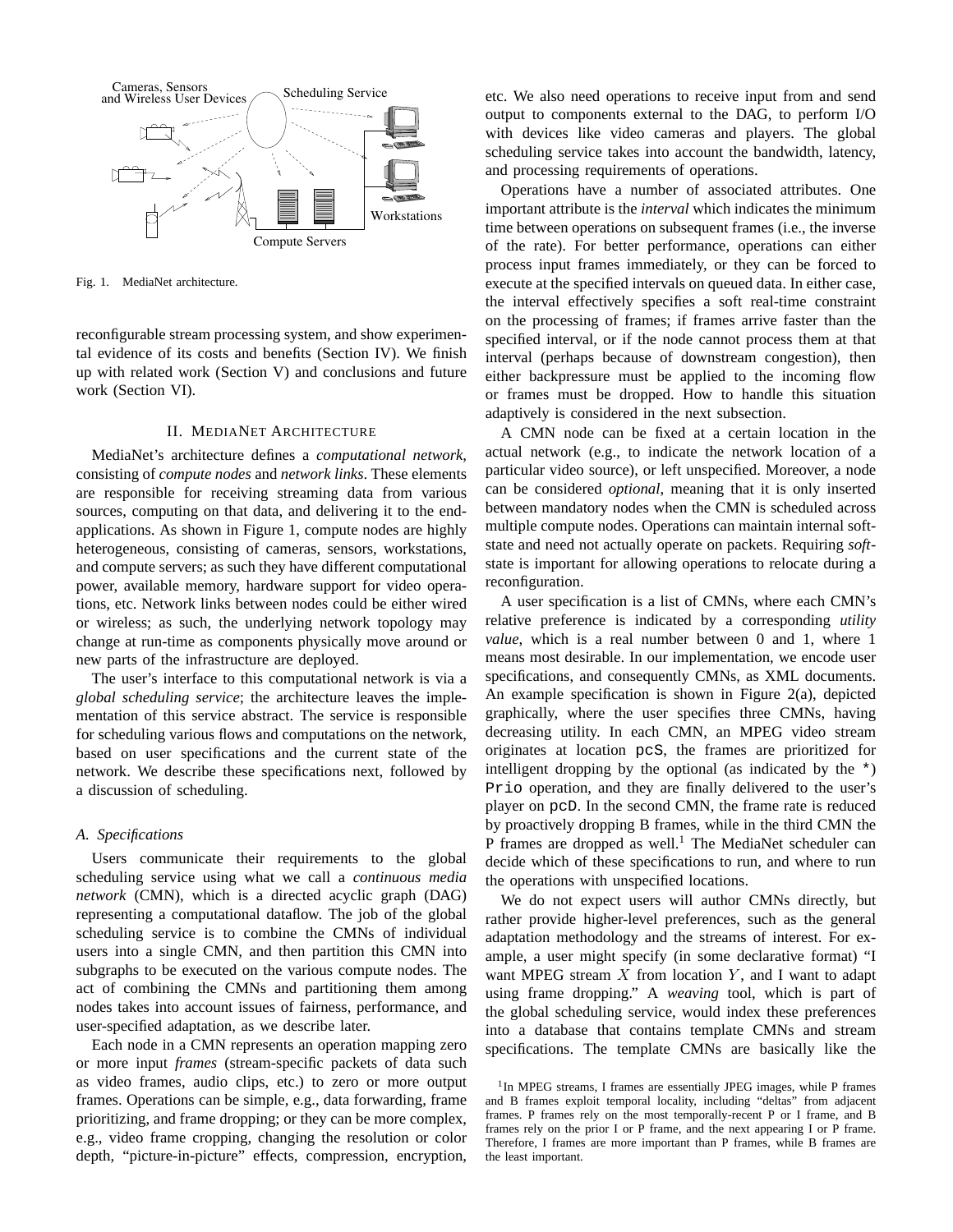

Fig. 2. User specification APIs

CMNs we have shown, but without any stream-specific data, like the stream location, resource usage characteristics, etc., while the stream specifications would include this missing information. The weaver then merges the template and the stream specification of the requested movie together to create an almost-complete CMN; only the utility values have not been filled in. This idea is shown in Figure 2(b).

The weaver should set utility values to share resources among users of potentially differing priority fairly. Utility values have both *relative* and *absolute* effect. That is, a user's alternative specifications are prioritized relatively by the ordering of their utilities, while the particular magnitude of a utility value relates globally to the utility values of other users. For example, a higher priority user might have the same specification as in Figure 2(a), but have utility values 1.0, 0.2, and 0.1, respectively. When resources became limited, this user would be forced to adapt only after a user having the utilities assigned in Figure 2(a). We expect to report on the implementation of this aspect of the MediaNet architecture in future work; in the meantime, our implementation assumes utilities are set fairly by hand.

#### *B. Scheduling*

Once a user provides a specification, the global scheduling service schedules it on the network in conjunction with all existing user specifications. Some schedules generated by our prototype implementation are depicted in Figure 6. Here we have combined five user specifications of equal priority, each varying from that in Figure 2(a) only in the user and video locations, and scheduled them on a network (shown in Figure 3). In Figure 6 the v1 and v2 nodes correspond to the video sources, the Pr nodes correspond to the frame prioritysetting Prio operations, the dB node corresponds to the drop B operation. The empty circles are *send* and *receive* operations inserted by the global scheduling service to transport data between nodes.

The quality of a schedule can be evaluated by the provided per-user utility, and the network-wide utilization, in terms of CPU, memory, and bandwidth usage. Schedule evaluation in an absolute sense is difficult because the scheduling problem is almost certainly NP-complete, so generating an optimal schedule for comparison is not feasible. Therefore, we must assess schedules manually (if possible), or compare them with schedules from different algorithms.

In the figure, the global scheduling service has exploited the commonality among the specifications sharing the same source, creating a multicast-like effect, but generalized to CMNs. Moreover, the service avoids wasted bandwidth by locating bandwidth-reducing computations as far upstream as possible; in Figure 6(c), video 2's dB node is scheduled at pc2 rather pc3, which is connected to the congested link; this avoids wasting bandwidth across link L2. Though not shown here, user CMNs of different utility values can be combined. For example, combining the utility 1.0 CMN of one user with the 0.4 CMN of another (assuming a shared source) would result in a split path on the way to the destinations, with the drop B operation only operating on one arm of the split; the result is a sort of RTP-style *mixer* [10] providing a local resource adaptation on a shared stream.

While other architectures with similar global scheduling services either set up only the initial computational flow [2], or reschedule very rarely (such as when compute nodes or network links fail), MediaNet's global scheduling service operates *on-line*, performing continuous scheduling. As such, the service needs regular reports of current conditions, including changes to link and CPU/memory loads, and changes to topology. Because of delays in detecting and reporting changing information, changes to the schedule necessarily occur on the order of seconds. To mitigate these delays, user specifications can employ local adaptations, like intelligent packet dropping or upstream backpressuring.

#### III. IMPLEMENTATION

The MediaNet architecture leaves the details of the global scheduling service unspecified, admitting the possibility of a variety of implementations. Our current prototype implements the most straightforward approach: a single *global scheduler* (GS) computes a CMN subgraph for each node and sends it to a *local scheduler* (LS) running there. The LS implements the CMN and periodically reports local resource usage to the GS, which can periodically recompute and redistribute its schedules, as necessary. This approach has the benefit that since the scheduler can consider the entire network and all of its users, it can likely achieve better fairness and performance, but at the cost of scalability. Conversely, a completely dis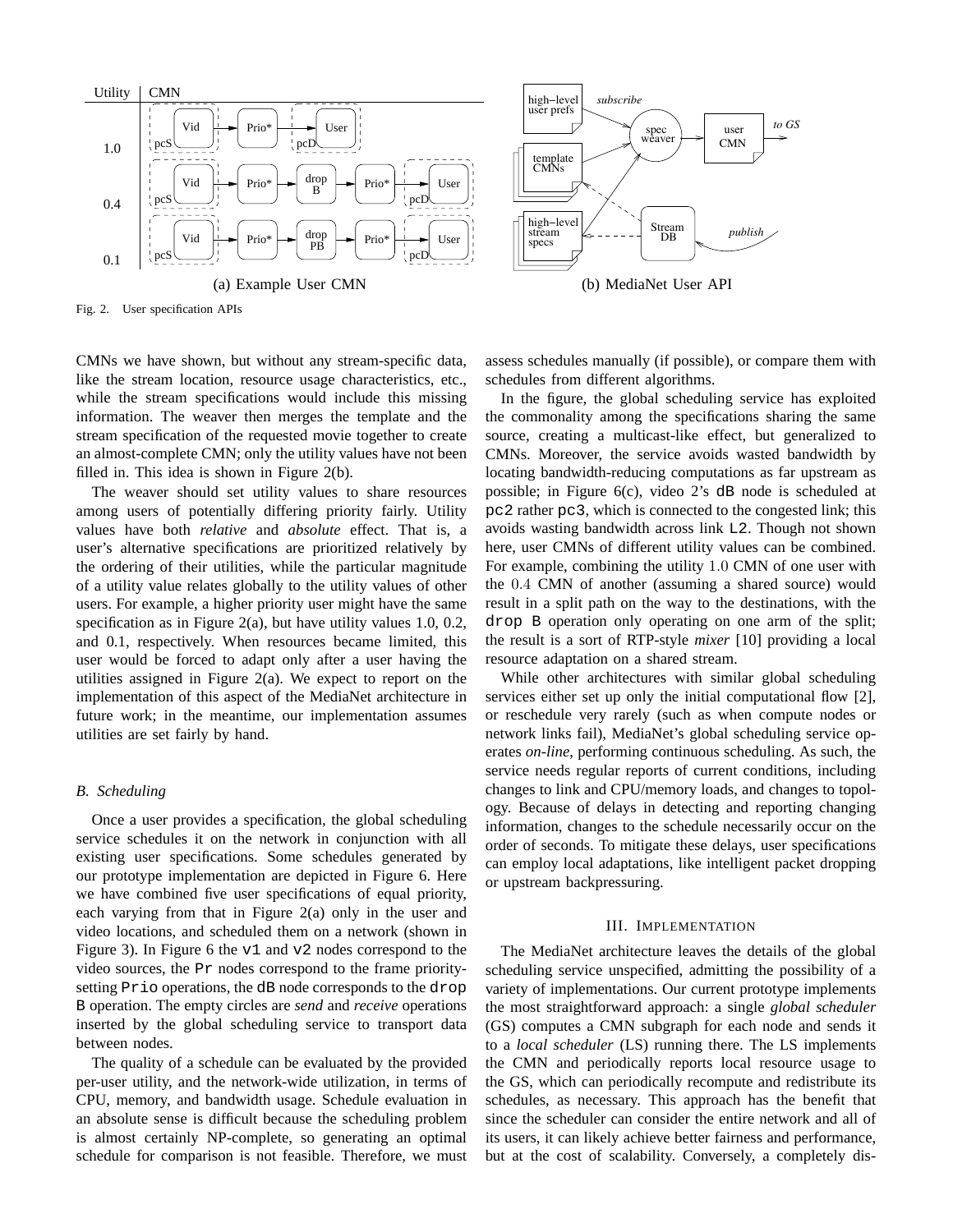tributed approach would improve scalability but likely degrade performance.

We believe that the best approach will be to use a hierarchy of GSs, each responsible for sub-components of the network and combined user CMNs. The users will provide their specifications to a top-level GS, which will aggregate all of the specifications and disseminate partitions of them to its child schedulers. These will do likewise, until ultimately a single CMN is provided to the LS for implementation on a compute node. Conversely, each LS will report its available resources to its parent GS, which will report aggregated resource amounts to its parent, and so on. Moreover, the hierarchy will be best created on-the-fly, depending on the size of the network, or its current state. For small networks (e.g. 5-15 nodes, with 5-10 users, as might be expected in the motivated disaster situation), a single GS will likely be ideal, while for larger networks, more hierarchy will reduce the system-wide effects of reconfiguration, reduce monitoring overhead, etc.

In this section, we describe our global scheduling algorithm, the implementation of the local schedulers, our monitoring methodology, and our reconfiguration protocol. The aspects of this implementation should extend naturally to a hierarchical arrangement; we leave such an extension to future work.

# *A. Global Scheduling*

Though space restrictions prevent us from fully describing our scheduling algorithm, we summarize its key features; complete details can be found in [11]. Our framework is not tied to this particular algorithm; other approaches such as [2] and [12] could be adapted.

The challenge with any on-line scheduling algorithm is that it must be fast, while still arriving at a good schedule. To do this, we used a couple of techniques. First, rather than consider an entire search space (such as assignments of user operations to nodes, or the combinations of users' CMNs at different utility levels), we break a space into more coarse-grained pieces, and make locally optimal decisions. For example, we schedule each derived multicast tree one at a time, rather than consider all possible combinations at once. Similarly, rather than consider all possible user-utility combinations, we first find a single, optimal utility for all users, and then optimize individual user utilities.

To insert send and receive operations between user operations, the GS must choose the path they should follow; we do this using a shortest-path computation based on maximum bottleneck bandwidth. To arrive at the optimal path, we could recompute the shortest paths between user operations for every possible assignment, but this would be too expensive. We could conversely do it once at the outset of scheduling, but this would fail to discover alternate paths (among other deficiencies). We compromise by calculating the shortest paths before scheduling each derived multicast tree, which effectively exploits alternate paths. Alternatively, we could use a multi-path algorithm such as the k-best paths algorithm in [13].

Our prototype GS is written in C, consisting of about 10,000 lines of code. For the experiment presented in Section IV-C, we measured GS running times of between 1 ms and 90 ms, with the longer running times for the cases when the network was more loaded, and thus more possibilities were considered. Much of the running time is due to 'constant factors' in our implementation that we have yet to tune.

#### *B. Local Scheduling*

A LS is responsible for implementing the CMN provided by the GS. To do this, it first creates data structures that represent the CMN nodes, and sorts them topologically based on their data-flow. Next, it uses deadlines to ensure that operations are run as soon as possible after the prescribed interval, following the topological ordering. When operations are data-driven the LS simply runs the operations when frames arrive. The LSs are written in the type-safe systems language Cyclone [14], essentially a safe C, comprising roughly 13,000 lines of code.

To allow legacy applications to use MediaNet seamlessly, MediaNet's transport protocol, implemented by its inserted send and receive operations, needs to meet the API expected by the application. For example, if the application uses TCP to receive its data, then MediaNet must not only connect to that application via TCP on its last hop, but it must also ensure that data is delivered to the receiver reliably, in order, and without duplication. A UDP-based application would impose fewer requirements. MediaNet should support a variety of transport protocols between send and receive operations to maximize the performance of the system while still meeting the minimal requirements of the application. For expedience, our prototype implementation uses TCP exclusively; we plan to support other transport protocols, such as UDP, RTP [10] over UDP, and possibly others.

One benefit of using TCP within MediaNet is that it readily communicates bandwidth limitations, mitigating the need for external available bandwidth detection facilities. In particular, when the TCP send buffer fills up, the application receives an EWOULDBLOCK error and therefore queues its frames until more bandwidth is available. Once the application queue is filled, the consequent action depends on the application semantics. For streams that can tolerate dropped frames, like video streams, MediaNet will start dropping frames based on priority. User-supplied operations are used to set the priority (see Figure 2), supporting local adaptation. If a stream cannot tolerate lost data, then MediaNet will exert backpressure to the sending application to effectively throttle its rate (until a reconfiguration can take place). Choosing a reasonable queue size is important for reconfigurations, and we mention it further below.

#### *C. Monitoring*

For adaptive reconfiguration to be profitable, the GS must be reasonably well-informed of changes to the network, particularly those to its topology and to the loads on nodes and links. We have been focusing on bandwidth limitations in our experiments, and therefore on available bandwidth reporting; we have yet to implement a CPU monitor.

Available bandwidth detection is an ongoing area of research with no clear, general solutions as yet [15]. In particular,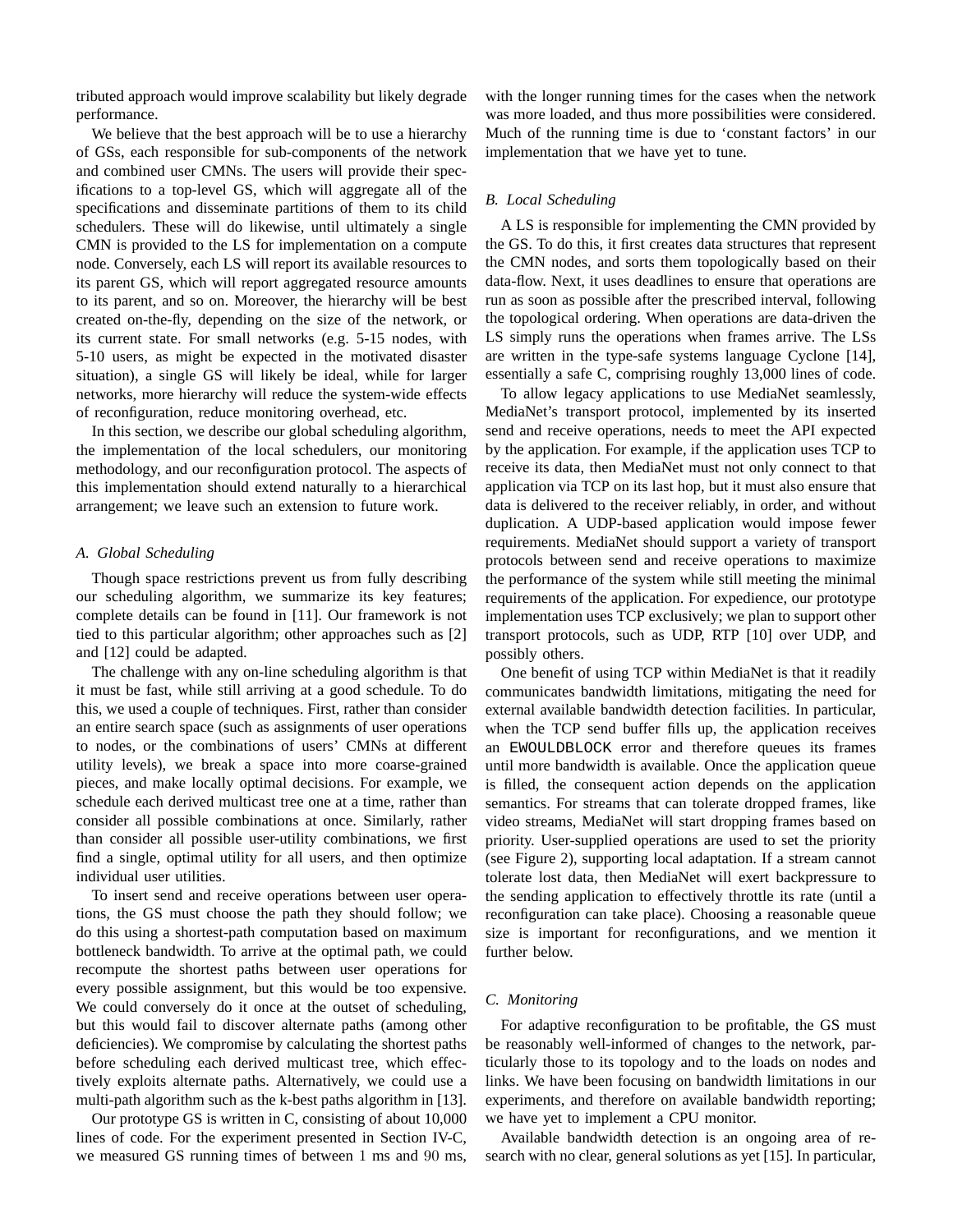various techniques trade off accuracy, overhead, and measurement time. For example, packet-pair-based estimates [15], [16], [17] can quickly predict available bandwidth with extremely low overhead (just a few packets), but only reliably so for single hop links [18], [16], including wireless links [16]. On the other hand, Jain and Dovrolis' approach using oneway delays [18] works for multi-hop paths with reasonably low overhead (on the order of a few hundred packets), but the estimation time is typically between 10–30s and is often within a couple Mbps of the "actual" value. These limits to accuracy and speed constrain the time scales and magnitude of the changes made by the global scheduling service.

In our implementation, each LS notes how much data is sent and dropped (at the application level) for a given link, and sends this information periodically to the GS. These reports provide a low-overhead, highly relevant way of assessing the available bandwidth. It is low-overhead because the information is piggy-backed on the actual stream being sent, and it is most relevant because it directly reports the value of interest: how much data can a node send across a particular link using the appropriate transport protocol?

We observe that each link report will indicate that either the link can support the bandwidth imposed on it, or it cannot. That is, either all the data intended to be sent was sent, or else frames were dropped or backpressure was applied. For the latter case, the GS knows that the link is at peak capacity, so it sets its estimate to the reported sent bandwidth (for broadcast links, reports must be aggregated). In the former case, it knows the capacity is *at least* the reported amount.

Unfortunately, this approach only provides an upper bound on the available bandwidth when a link is overloaded; this is the main drawback of the technique. To compensate, if the GS does not receive a link peak capacity report for some time, it assumes that additional bandwidth might be available and so begins "creeping" its bandwidth estimate for that link at regular intervals in the spirit of TCP's additive increase. The net effect is that eventually a reconfiguration will take place that uses the assumed-available bandwidth; if the estimation is incorrect then the new configuration will fail and another will take place to compensate. We currently increase the estimate by a constant  $w = 3\%$  each second beginning  $t = 5$  seconds after a peak capacity report. The choice of values for  $w$  and  $t$ essentially determines how rapidly the GS tries to find unused bandwidth.

There is a tension between monitoring and accuracy: the more frequently that monitoring information is sent, the more accurate the GS network model will be, but the more overhead there will be on network links. To reduce traffic but maintain accuracy, each LS sends non-peak reports only when the reported bandwidth increases by  $\Delta = 10\%$ . Peak reports are sent every  $r = 1$  seconds. We have found that this approach (rather than sending *all* reports every  $r = 1$  seconds) reduces monitoring traffic by roughly 75% in our experiments.

As future work, we plan to incorporate other forms of feedback and estimation into our link estimates to improve the accuracy of the GS's network view. For example, Jain and Dovrolis' technique of finding an *increasing trend* in the latencies of sent packets could be incorporated into our measurements to determine an upper bound *before* a link becomes overloaded. In general, we wish to associate "confidence" measures with link bandwidth estimates, so that mostly estimated links are not weighted as highly as those with recent measurements during scheduling. We also imagine that "link profiles" could be used to estimate unmeasured links based on past usage. Finally, we could consider testing unmeasured links after a new schedule is determined but before it is used to configure the network.

#### *D. Reconfiguration*

When a global reconfiguration is initiated, it should take effect quickly and safely, without negatively impacting perceived user quality. We do this by defining a protocol that allows old and new configurations to run in parallel until the old configuration can be removed. We use a number of mechanisms to ensure the old configuration is removed as quickly as possible, while preserving the application's expected stream semantics.

The protocol works as follows. Whenever the GS calculates a new schedule, it sends a new CMN to each LS. The LS schedules this CMN immediately upon receipt, in parallel with its existing configuration. So that the two configurations do not interfere, the GS assigns different TCP port numbers to its inserted send and receive operations. As such, these operations will establish connections, but connections to the video source and receiver outside of MediaNet (which are still using the same ports) will be delayed until they are closed by the old configuration. Next, all video source applications are notified that a reconfiguration has taken place (we do this using out-ofband TCP data from the downstream MediaNet node). They each close their connections to MediaNet and reconnect, this time connecting to the new configuration. In the meantime, the old configuration will continue to forward any data it has toward the destination; when a LS's old queues are flushed the old configuration is removed. When the last bit of old data is sent to the video receiver, the new configuration will be able to connect to it and forward its data.<sup>2</sup>

Using this protocol, we minimize the time during which the video source and receiver are disconnected from MediaNet; for our experiments this time averages 1 ms, which is far less than a typical video inter-frame interval of 33 ms. Even so, to reduce the total switching time we must reduce the time that the old configuration stays connected to the receiving application; during this time, frames from the new configuration queue while waiting to connect to the receiver. In the case that frames can be dropped, we reduce the old configuration's lifetime by quickly clearing its application queues via priority-based frame dropping, as described next. Otherwise, the queues must clear naturally; this suggests that when frames cannot be dropped, application queue lengths should be relatively short, so as to permit quicker reconfigurations.

We initiate frame dropping in two ways. First, we tie together the queue lengths of connections using the same link, so that higher priority new packets can force the dropping

<sup>2</sup>Our API assumes that applications will be able to reconnect or be disconnected as described; we have used proxies to support legacy applications.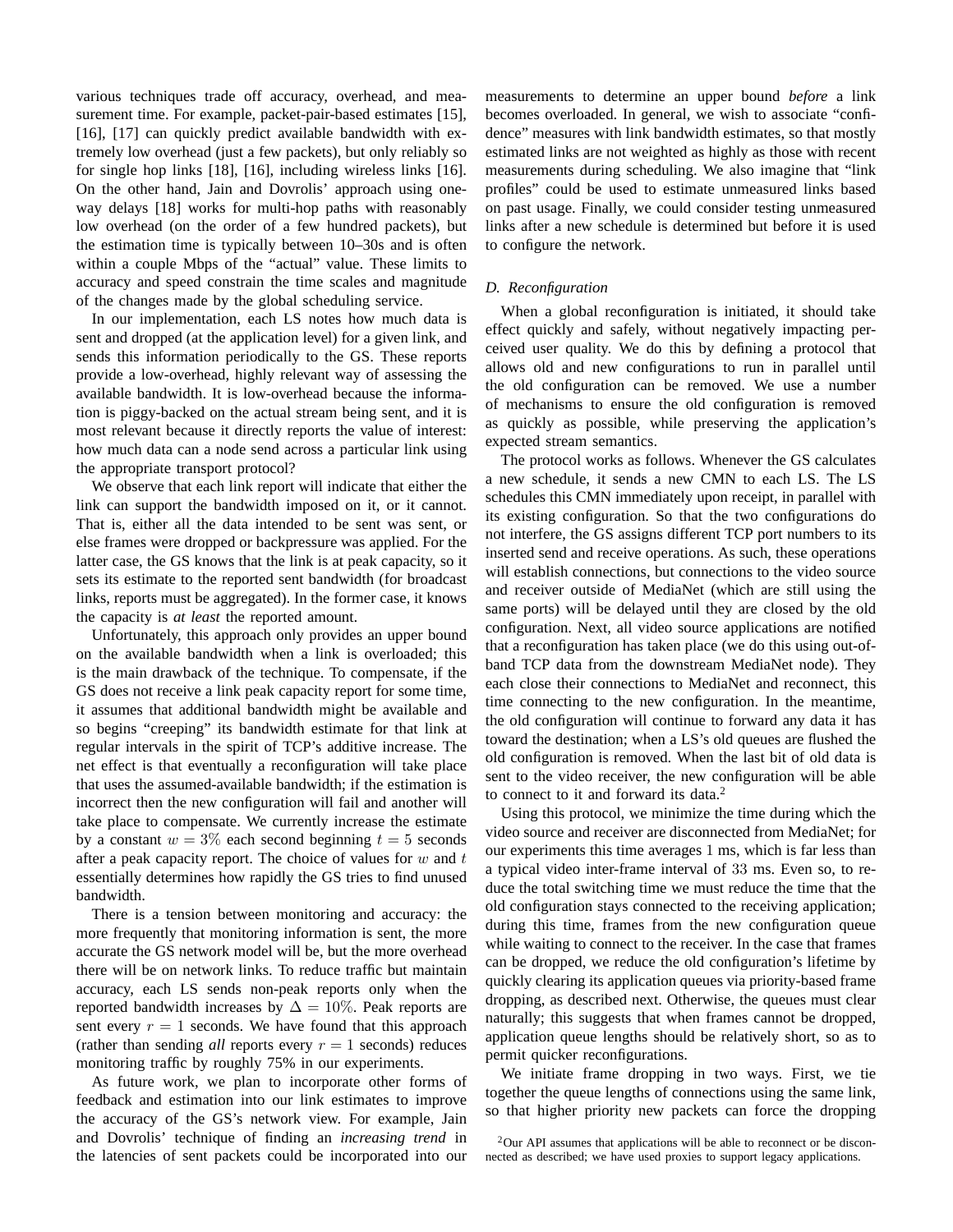

Fig. 3. Experimental Topology on Emulab.

of lower-priority old ones sharing the same link. Second, for those cases in which the old and new paths are not shared, we set a drop timer (currently going off every 0.5 s) that proactively drops increasingly higher priority frames from the old queues. Using these methods, our average reconfiguration time in the larger experiment in Section IV-C is 0.3 s, with a maximum time of about 1.1 s; these times are easily within the buffering window of most video players.

For stability, global reconfigurations are initiated at most once per *reconfiguration window* w, currently with  $w = 5$ seconds. The larger this window, the less adaptive, but the more stable the system. We are currently experimenting with different kinds of windows for limiting reconfigurations, based on the quality of the network model, rather than on a fixed timeout.

## IV. EXPERIMENTS

In this section, we present experiments that measure Media-Net while delivering an MPEG video stream under various topologies and load conditions. We show that MediaNet consistently delivers good performance and efficient network utilization by effectively utilizing redundant paths, by exploiting commonality in user specifications, and by carefully locating CMN operations.

#### *A. Configuration*

The experiments were performed on *Emulab* [19], configured to use the topology shown in Figure 3. Each node is a 850MHz Intel Pentium III Processor running RedHat Linux 7.1, having 512MB RAM and 5 Intel EtherExpress Pro 10/100Mbps Ethernet cards. Emulab supports "dynamic events scheduling" to dynamically inject traffic shaping events, implemented by Dummynet nodes [20]; we use this to increase and decrease the available bandwidth on various links during our experiments. In all experiments we ran a LS on every node and the GS on pc3.

For the source video, we loop an MPEG video stream where I frames appear twice per second, P frames 8 times per second, and B frames 20 times per second, with average sizes 13500 B, 7625 B, and 2850 B, respectively. This video requires about 145 KB/s to send at its full rate, about 88 KB/s to send only I and P frames, and about 27 KB/s to send only I frames.

# *B. Exploiting Global Adaptation*

To demonstrate the benefit of local adaptation under network load, and then the added benefit of global adaptation, we compare four different configurations:

- The *no adaptation* configuration consists of streaming the data at the desired play rate, oblivious to network conditions. We implement this with the MediaNet LSs only.
- The *priority-based frame dropping* configuration consists of tagging P, B, and I frames with successively higher priority, and during overload the lowest priority frames are dropped. This approximates some past approaches on intelligent frame dropping [4], [21].
- The *proactive frame dropping* configuration also consists of intelligently dropping video frames during overload. In this case, the LS observes when frames start getting dropped for a particular link, and then adapts by proactively dropping *all* B frames, and then later *all* P frames. When dropping frames, the LS will occasionally attempt to improve the configuration; i.e., if it is dropping P and B frames, it will try just dropping B frames. This configuration approximates past approaches to intelligent, in-network frame dropping, as well as end-to-end layered approaches [22] (where each frame type essentially defines a layer). In particular, the path of the data never changes, just what data is sent along that path. For this experiment, we implement this approach by using the GS but preventing it from choosing alternate paths.
- Finally, the *global adaptation* configuration uses Media-Net's GS with the user specification depicted in Figure 2.

For each configuration, we ran an experiment that uses the diamond portion of our topology, with a single video sender on pc3 and a receiver on pc4 The experiment measures the video player's performance, in terms of the received bandwidth and the decodable frames, as we lower both link L3's and L4's available bandwidth over time.

Each of the graphs shown in this section has the same format. Each light gray circle in the figure is a correctlydecoded frame, while each black  $\times$  is an incorrectly decoded one. The figure plots time versus bandwidth, so the x-location is the time the frame is received, and the y-location is the bandwidth seen by the player at that time (aggregated over the previous second). The available bandwidth, as set by Dummynet, is shown as dashed and/or solid lines. Dropped frames are not shown.

Figure 4(a) shows the no adaptation case. At the start, the route to the receiver is fixed along L3, and as the available bandwidth on the link drops the video quality degrades. The application cannot decode the majority of the received frames because temporally important frames (I and P frames) are being dropped. During playback, each undecodable frame manifests as a "glitch" noticeable by the user. In this case, the large and constant clumping of glitches is quite disruptive.

Figure 4(b) shows the priority-based dropping case. In this case, playback improves when dropping B frames, but remains poor under highly loaded conditions. Until roughly time 50, the player can decode all of its received frames, but after that a large fraction of frames cannot be decoded properly. By this time we are only ending I or P frames, so any dropped P frame could prevent downstream P frames from being decoded.

In contrast, when using local adaptation along the same path, the performance improves significantly, as shown in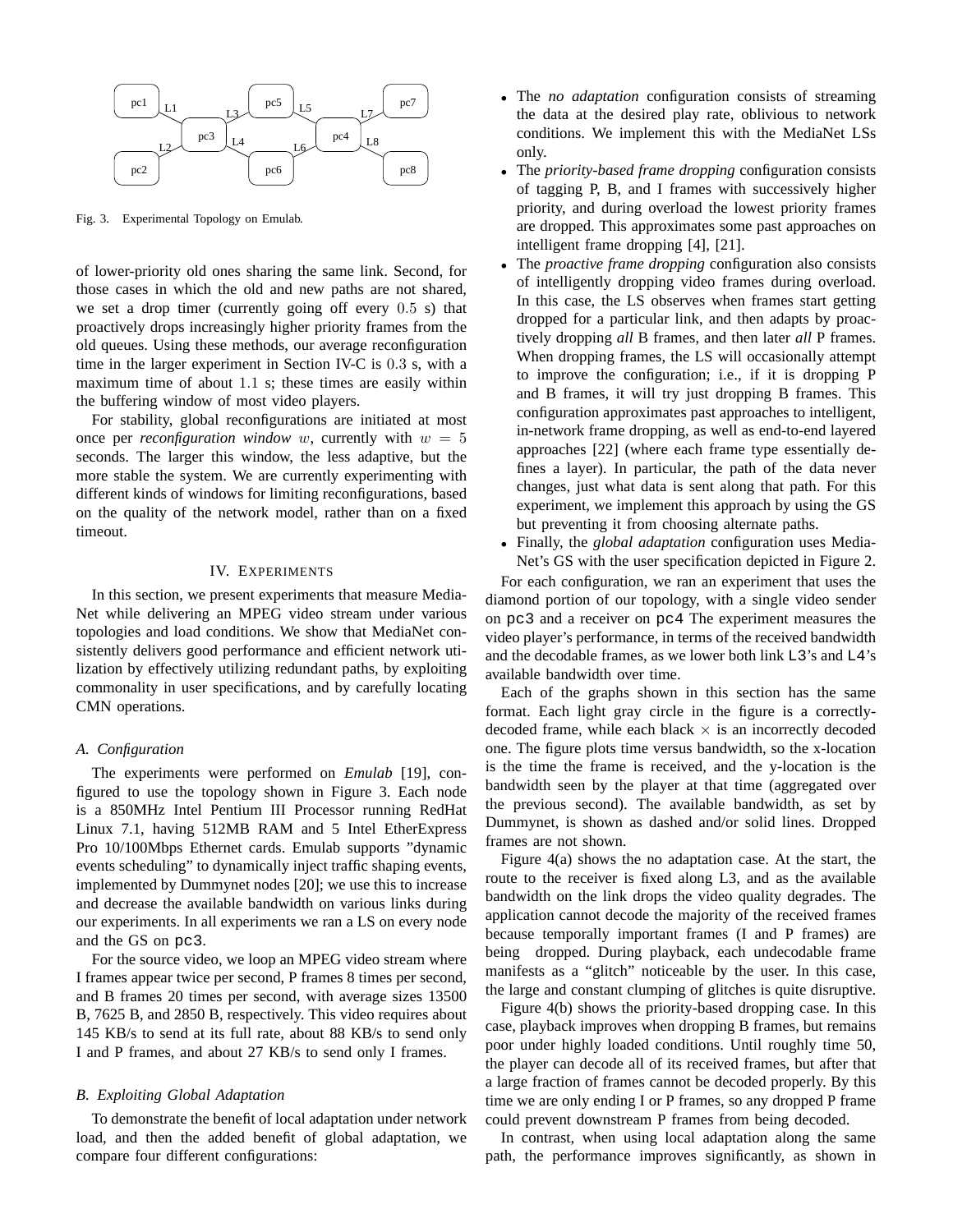

Fig. 4. User-perceived performance under diminishing bandwidth for various adaptivity schemes.

Figure 4(c). The few glitches that occur are as a result of a sudden drop in available bandwidth, and due to attempts to obtain a better configuration when no resources are available. By dropping all B and/or P frames, we avoid dropping frames that could lead to temporal glitches.

While the proactive frame-dropping adaptation significantly improves playback along a congested path, it fails to use alternative paths that could further improve playback. In contrast, MediaNet's global scheduler reconfigures the network to utilize redundant paths.<sup>3</sup> Figure 4(d) shows how MediaNet's GS reroutes traffic through pc6 when L3 becomes congested at roughly time 30, utilizing the idle L4. Later, L4's bandwidth is reduced as well, which causes MediaNet to drop frames until it reaches the same level as the local case.

A number of times in this experiment, the GS optimistically assumes that more bandwidth is available on unmaximized links and attempts to improve the total utility. At time 105 when link L4's bandwidth drops, it tries to reroute the flow through link L3. However, L3 has even lower available bandwidth, and so after the reconfiguration window expires (here set to 5 seconds), the GS returns the configuration to link L4, at utility 0.4 (dropping B frames). Similar failed attempts occur at times 120 and 155. Our user configuration mitigates the negative effects of such reconfigurations by intelligently dropping frames until the network is reconfigured. Ideally we could prevent these spurious configurations without becoming so conservative so as to degenerate to local adaptation only; possible approaches are discussed in Section III-C.

We should emphasize that MediaNet's contribution is not simply multi-path routing or local adaptation, since each has been explored in prior contexts. Rather, MediaNet's global scheduling service encapsulates a more general way of performing adaptation on a network-wide basis, based on individually-specified adaptation preferences and metrics. In so doing, it in effect employs both local adaptations (i.e., proactive frame dropping) and global adaptations (i.e., path rerouting), among others, to meet the needs of users and the network.

# *C. Multi-user Sharing*

To examine how resources are shared among users, we configured MediaNet with two video sources and five clients. Video v1 on pc1 has three clients: users user1 on pc5, user3 on pc7, and user5 on pc8; video v2 on pc2 has two clients: users user2 on pc4 and user4 on pc7. Each user specification varies from the one shown in Figure 2 in the specification of the video source and user locations.

If all links are fully available, the GS assigns the operations as shown in Figure 6(a). The unlabeled operations are TCP sends and receives, and the Pr operations assign frame priorities for intelligent dropping. In combining the five user specifications, the GS has essentially created two multicast dissemination trees, and uses L3 for the v1 stream and L4 for v2.

The performance as seen at the two sets of receivers is shown in Figure 5. At time 20, the bandwidth on link L3 is reduced to 100 KB/s, and so the GS reconfigures the network to be as in Figure 6(b) where all flows go along link L4 so as to maintain utility 1.0 for all users. At time 40, the bandwidth on link L4 is dropped to 200 KB/s, making it impossible to carry

 $3R$ edundant paths occur frequently in the wide area [23], and mobile hosts often have multiple networks available, e.g., many laptops have cellular, 802.11b, and Ethernet.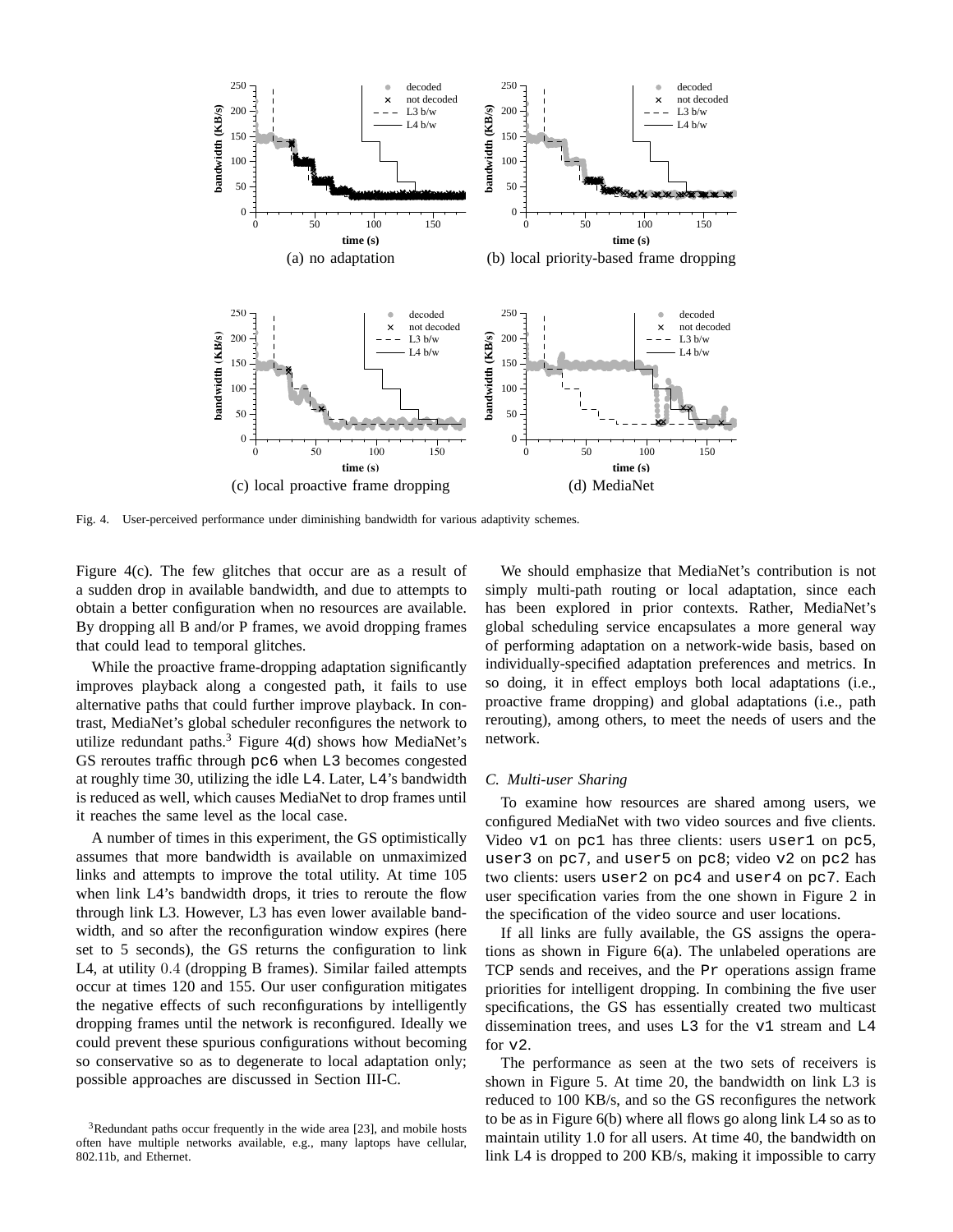

Fig. 5. User-perceived performance for multiple user scenario.

both streams along that link. As such, the GS reconfigures to be as in Figure  $6(c)$ , in which  $v2$  is sent along link L3 with its B frames dropped (as indicated by the dB node on pc2), using the utility 0.4 CMN, while v1 goes along link L4 at utility 1.0 for all users. Notice that the GS has scheduled the dB (dropping B frames) node *at the source* pc2 rather than at the node connected to the congested link, for better network utilization. At time 60, L4's bandwidth also drops to 100 KB/s, which results in all flows now operating at utility 0.4 (not shown in Figure 6). This configuration is essentially the same as the unloaded configuration in Figure 6(a) but with dB nodes on both of the video source hosts.

During the run, the GS guesses that additional bandwidth might be available on various links, and so attempts to improve the configuration. This occurs at time 50 (to improve to Figure 6(a)), but fails and reverts back at time 55. A similar attempt is made at time  $80$  (to go up to Figure  $6(c)$ ).

### V. RELATED WORK

Although distributed multi-media research has been popular for decades, the idea of multi-media processing in the network was first inspired by the problems of digital video broadcasting in heterogeneous networks [24], [25]. The goal of providing adaptive QoS for streaming data is shared by a number of systems, including *Active Networks* applications [26], [6], [4], QoS middleware substrates [21], [27], [28], and applicationlayer in-network processors [29], [7], [30]. Other projects have targeted the dissemination to mobile, wireless workstations, such as Quasar [31] and Odyssey [32]. None of these systems focuses on sharing resources among many users with differing adaptation preferences, though adaptivity mechanisms and resource models are quite relevant.

A few systems have considered efficient stream adaptations shared among many users. Layered multicast [22], [6], [33] shares resources efficiently among many users, and Degas [8] contains decentralized protocols for task distribution and load balancing of streaming data operations. Layered multicast layers are coarse-grained abstractions, however, and do not support more "computational adaptations" like transcoding. Degas similarly fails to account for user preferences in scheduling adaptations.

MediaNet shares some mechanisms with certain overlay networks (e.g., RON [34]) that, in addition to constructing a flexible virtual network on top of physical networks, can

provide improved network performance via alternative paths in conjunction with bandwidth probing and failure detection [34], [23], [35]. To date, these systems have not been concerned with QoS (i.e., real-time constraints) of streaming data, or sharing of resources among many users.

An alternative approach to adaptive QoS is *reservationbased* QoS, in which resources like CPU and bandwidth are allocated for applications in advance [36], [37], [38]. The drawbacks of reservations are that underlying support is not widely available, and allocated resources can be underutilized, resulting in inefficiency. A number of systems looked at application-specific scheduling in reservation-capable environments, for example, the OMEGA end-system architecture [39], [40].

A number of systems share our goal of supporting userspecified, adaptive streaming data applications, including CANS [9], Conductor [41], Darwin [5], End-to-end Media Paths [2], Ninja [42], PATHS [43], and [12]. Central to all of these systems is the notion of paths of stream transformers that must be scheduled on the network, and the presence of a centralized *plan manager* to schedule paths across the network, similar to MediaNet's GS. However, these systems only use the plan manager at initialization or rarely, while MediaNet's GS runs continuously. Less attention has been paid to exploring fast, on-line scheduling algorithms that are nonetheless effective, which would be needed in a scalable on-line system. As such, these systems do not take advantage of path-based, user-specified adaptation. In addition, plan managers appear to consider scheduling only for a particular application or flow, as opposed to the combination of many or all existing applications or flows, and therefore miss opportunities to improve both per-user and network performance, for example, by aggregation and/or re-routing.

The full paper contains additional comparisons to related work [11].

#### VI. CONCLUSIONS

MediaNet is an architecture for user-specified, globallyadaptive QoS in distributed streaming data applications. It has two clear benefits. First, adaptations are user-specified, rather than system-determined. Second, MediaNet's global and local scheduling approach results in both global and local adaptations applied among all user flows; our experiments demonstrate better user and system performance in three ways: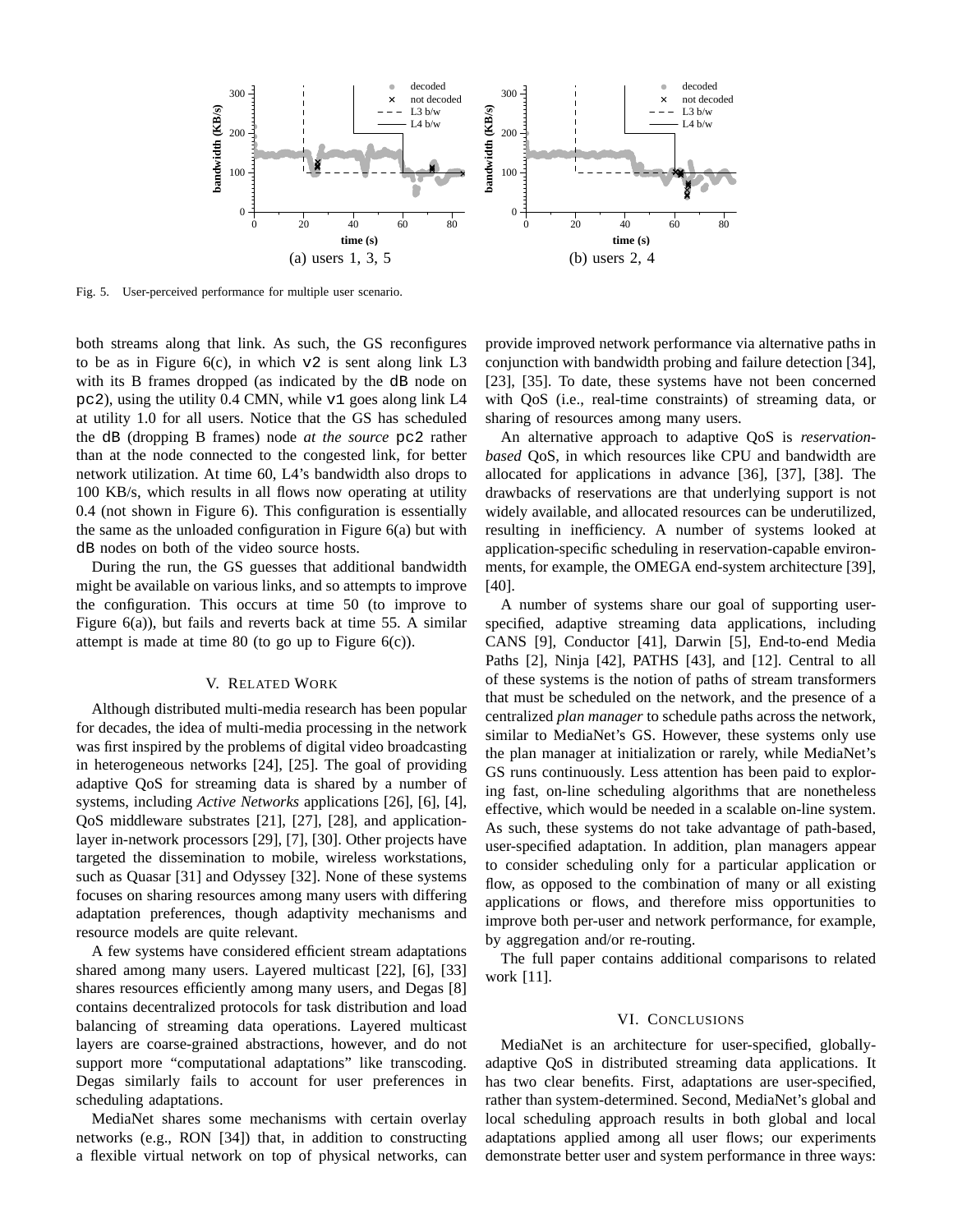

Fig. 6. Scheduling under varying conditions for multiple users.

- 1) The GS aggregates users' continuous media networks, removing redundancy in a multicast-like fashion.
- 2) It utilizes redundant resources, such as alternative, unloaded routing paths.
- 3) It adapts proactively to prevent wasted resources, for example by dropping frames close to the source when there is downstream congestion.

While our work is a promising first step, many interesting directions remain. To understand the scalability of the architecture, we plan to explore a hierarchical implementation of the global scheduling service, described in Section III. In addition, we intend to examine practical hindrances to growth—such as monitoring message overhead, GS running times, and network instability—to understand possible tradeoffs. As mentioned earlier (Section III-C), we are interested in employing additional monitoring techniques and better heuristics for weighing and aggregating information. Finally, we plan to explore automated means for setting or scaling user utilities to systematically ensure fair sharing of resources.

We have just scratched the surface of MediaNet's possibilities by experimenting with only network-limited (i.e., video plus frame dropping) applications. We believe that MediaNet's generality will be quite useful when considering CPU-limited cases; for example, when streaming data to embedded devices, or while performing computationally-intense transformations, such as digital facial recognition or motion analysis.

## *Acknowledgments*

Thanks to Cyclone development team members Greg Morrisett and Dan Grossman for their rapid response to our Cyclone-related problems. Thanks also to Scott Nettles, Jonathan T. Moore, Bobby Bhattacharjee, and the anonymous reviewers for helpful comments on earlier versions of this paper.

#### **REFERENCES**

- [1] C. Intanagonwiwat, D. Estrin, R. Govindan, and J. S. Heidemann, "Impact of network density on data aggregation in wireless sensor networks," in *Proceedings of the Proceedings of the 22nd International Conference on Distributed Computing Systems (ICDCS)*, July 2002.
- [2] A. Nakao, L. Peterson, and A. Bavier, "Constructing end-to-end paths for playing media objects," in *Proceedings of the IEEE Conference on Open Architectures (OPENARCH)*, Apr. 2001.
- [3] "JBI Joint Battlespace Infosphere," http://www.rl.af.mil/programs/jbi/ default.cfm.
- [4] S. Bhattacharjee, K. Calvert, and E. Zegura, "On Active Networking and congestion," College of Computing, Georgia Tech, Tech. Rep. GIT-CC-96-02, 1996.
- [5] P. Chandra, A. Fisher, C. Kosak, T. S. E. Ng, P. Steenkiste, E. Takahashi, and H. Zhang, "Darwin: Customizable resource management for valueadded network services," in *Proceedings of the IEEE International Conference on Network Protocols (ICNP)*, Oct. 1998.
- [6] R. Ramanujan and K. Thurber, "An active network-based design of a QoS adaptive video multicast service," in *Proceedings of the Workshop on Network and Operating System Support for Digital Audio and Video*, July 1998.
- [7] E. Amir, S. McCanne, and Z. Hui, "An application level video gateway," in *Proceedings of the Third ACM International Multimedia Conference and Exhibition (MULTIMEDIA)*, Nov. 1995.
- [8] W. Ooi, R. van Renesse, and B. Smith, "Design and implementation of programmable media gateways," in *Proceedings of the Workshop on Network and Operating System Support for Digital Audio and Video*, June 2000.
- [9] X. Fu, W. Shi, A. Akkerman, and V. Karamcheti, "CANS: Composable, adaptive network services infrastructure," in *Proceedings of the USENIX Symposium on Internet Technologies and Systems (USITS)*, Mar. 2001.
- [10] H. Schulzrinne, S. Casner, R. Frederick, and V. Jacobson, "RTP: A transport protocol for real-time applications," Internet RFC 1889, 1996.